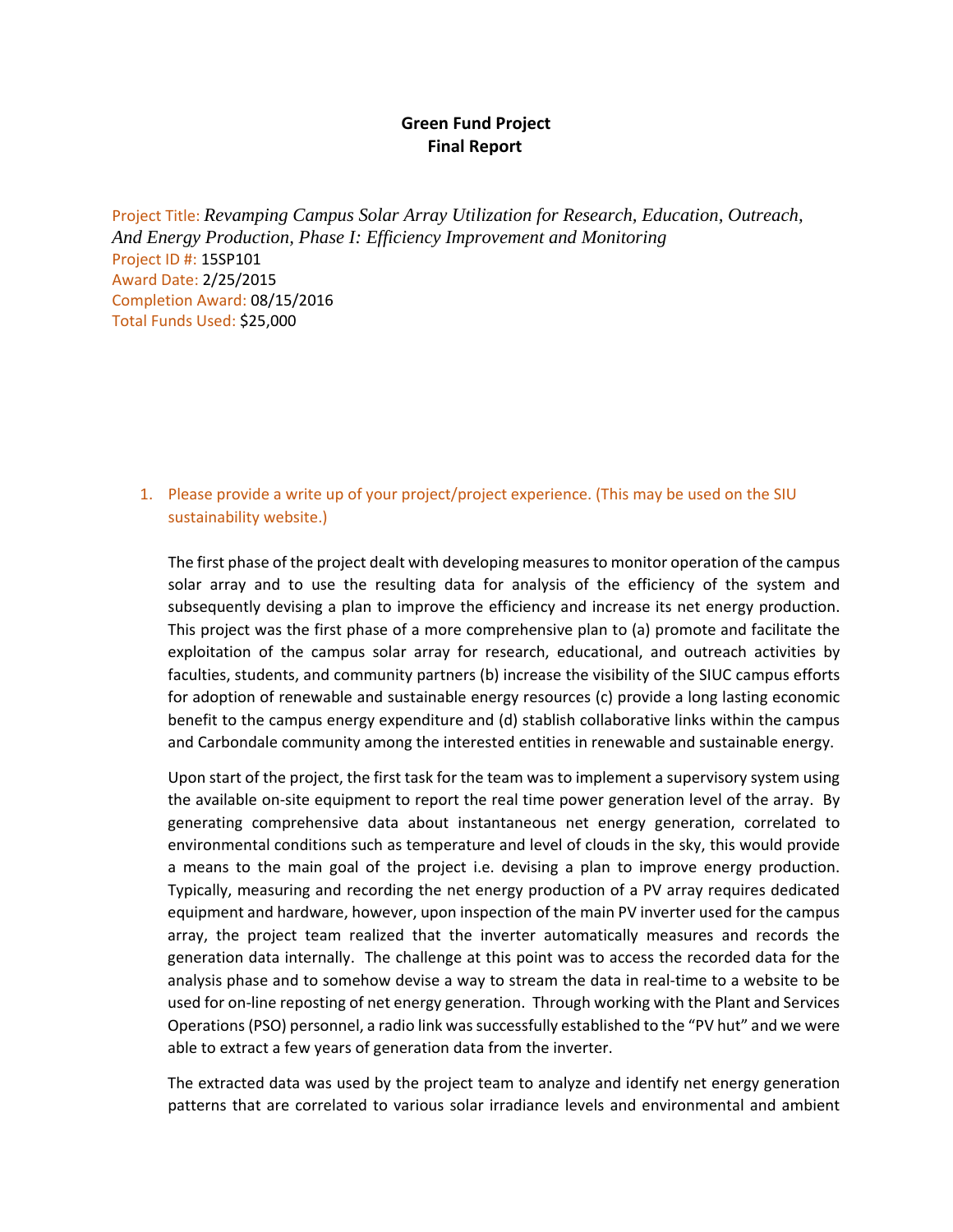conditions. Several daily generation profiles were generated and compared against the theoretical generation capacity of the PV array. The following graphs illustrate some example profiles generated using the extracted data,



1 5 9 13 17 21 25 29 33 37 41 45 49 53 57 61 65 69 73 77 81 85 89 93

0

02/02/2016



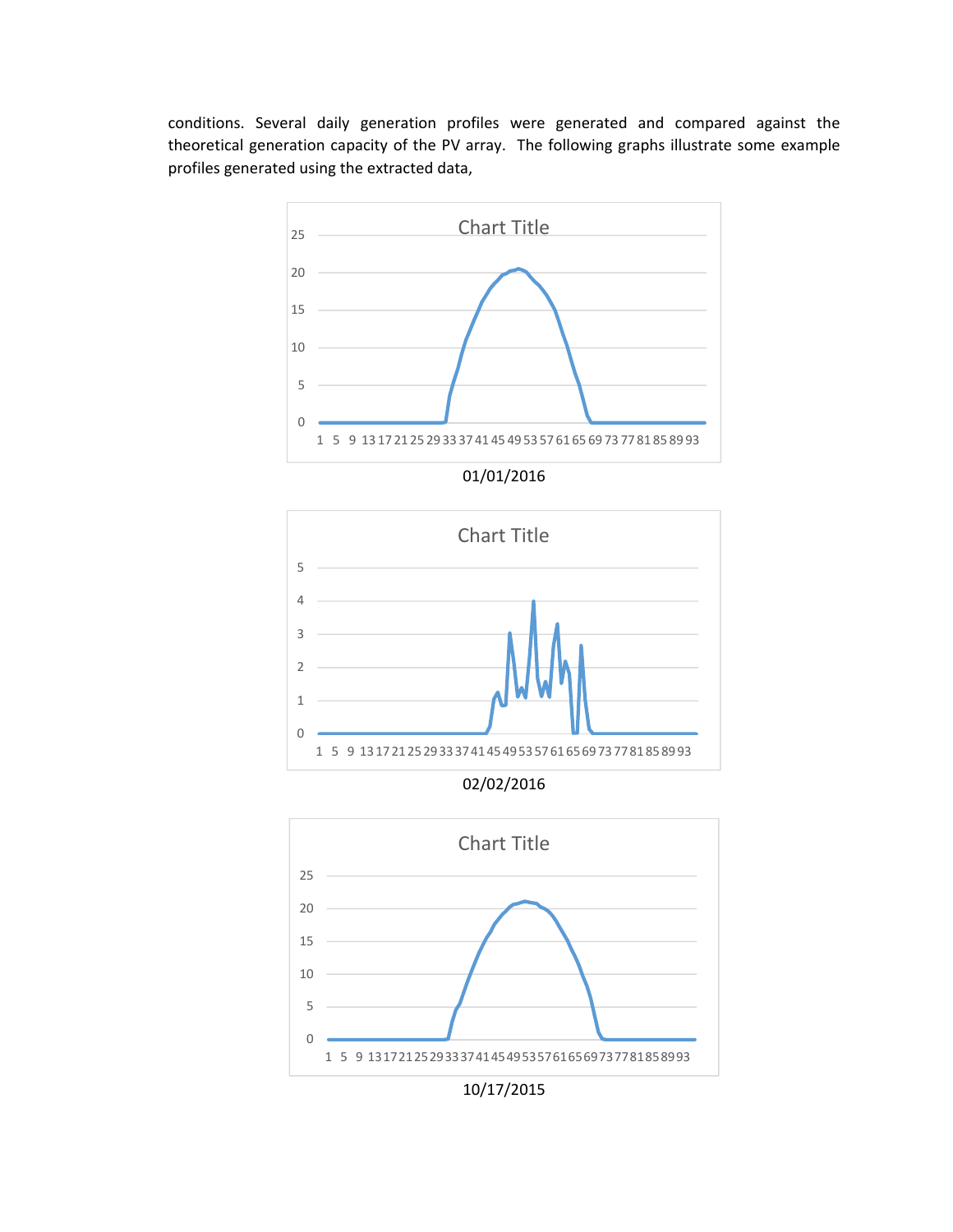

Analyzing the extracted data provided the research team with an understanding of overall capability of the PV system and specifically it provided a means to evaluate the practical generation capacity. As illustrated in the above graphs, the maximum generation that happened over the recorded history of PV array was just over 20 KW. Working off this number the project team tried to justify and compare the maximum generation to the theoretical maximum generation by the PV array. According to the PSO personnel, the PV array is comprised of 165 PV modules of the type "BP Solar 3160B" and 11 PV modules of the type "BP Solar 175B". Based on the calculations performed by the project team, according to the type and number of PV modules, the PV array should be able to generate close to 30 KW at maximum. However, in this calculation the effect of a drop in solar insolation because of the geographical and environmental conditions has not been considered. Considering those effects, the theoretical value of power generation will be less than 30 KW. Yet, the PV array will be capable of generating substantially more than the 20 KW maximum that is currently generating.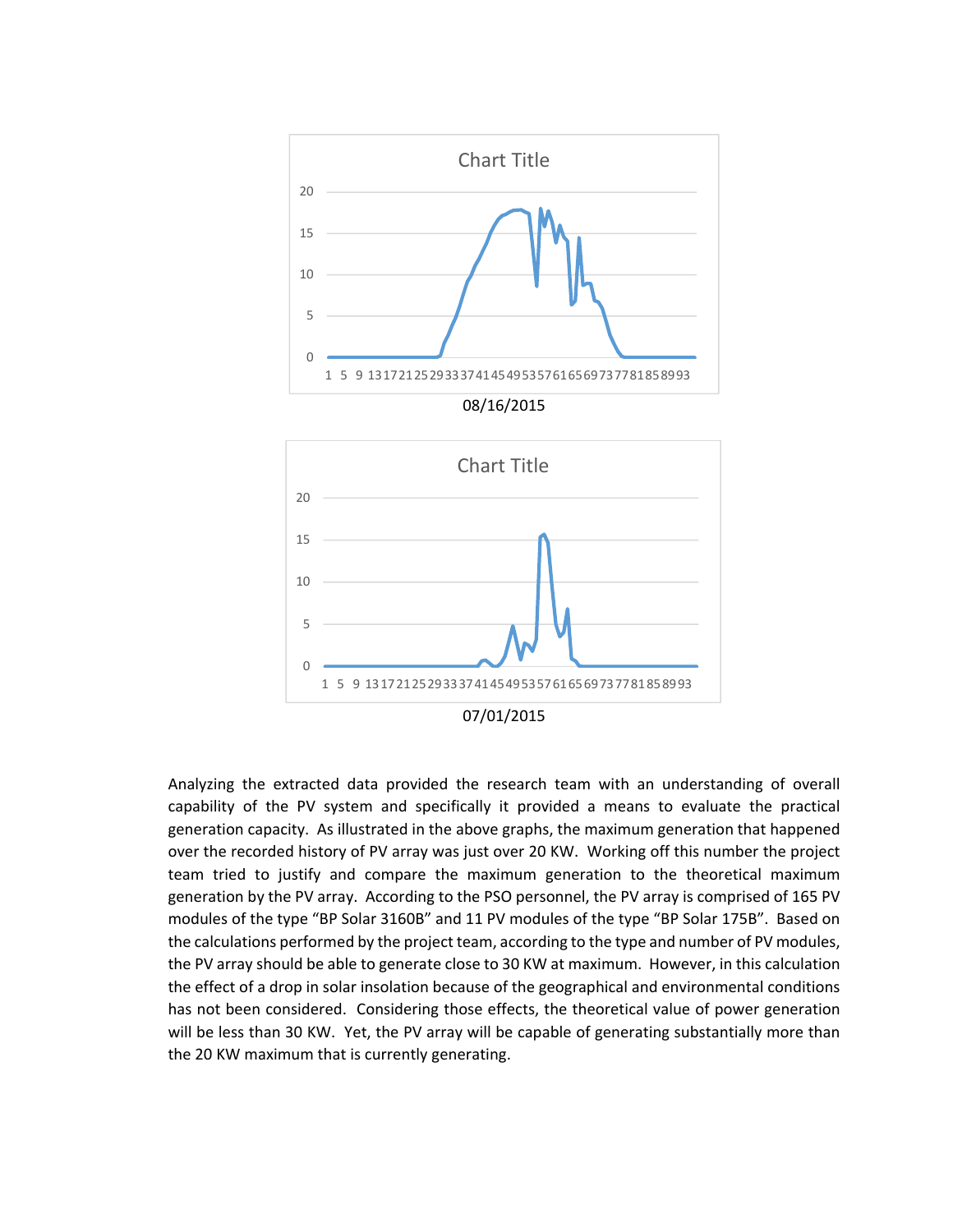Based on our understanding of the practical vs ideal operation of the PV array, the project team looked at the avenues for improving the efficiency and net generation of the PV array. The amount of electrical energy harvested from the Photovoltaic (PV) systems are typically influenced by: the efficiency of the PV cell which is usually between 15‐20% for residential applications according to National Renewable Energy Laboratory (NREL), the efficiency of the power electronics converter which is in the range of 90‐98%, and the efficacy of the Maximum Power Point Tracking (MPPT) controller which is in the range of 95-97%. Improved fabrication technology and advance PV cell design method is required to increase the efficiency of the cell which is usually costly. This improvement is typically performed by large PV cell manufacturer. Improvement of the power electronics converter topology can increase the amount of power harvested from the PV cell, similarly the performance improvement of the MPPT controller can be easily implemented in already existing PV system power plants at a minimum cost.

To evaluate the possible improvement in the power converter topology and MPPT controller the project team looked at the current string converter used for harvesting energy from the PV array and injecting it into the grid. The grid-tied PV inverter used is a PVI 13KW/15KW from Solectria Renewables. Feeding power into the grid involves conversion of the DC‐voltage from the PV‐array to grid compatible AC‐voltage by inverting DC to AC. This unit feeds power into a standard 208V AC, 3‐phase commercial, industrial or institutional facility's electrical system which is connected to the electrical grid. If the PV system and inverter are providing the same amount of electrical power that the facility is using, then no power istaken from or fed into the utility grid. If the facility is using more power than the PV system is providing, then the utility grid provides the balance of power. If the facility is using less power than the PV system is generating, then the excess is fed into the utility grid.



According to the provided information the project team concluded that there is room for significant improvements regarding this PV inverter due to the fact that firstly this string type inverter does not compensate the effects of mismatching and partial shading of the PV panels in a string, and secondly, based on the provided documentation this inverter does not feature any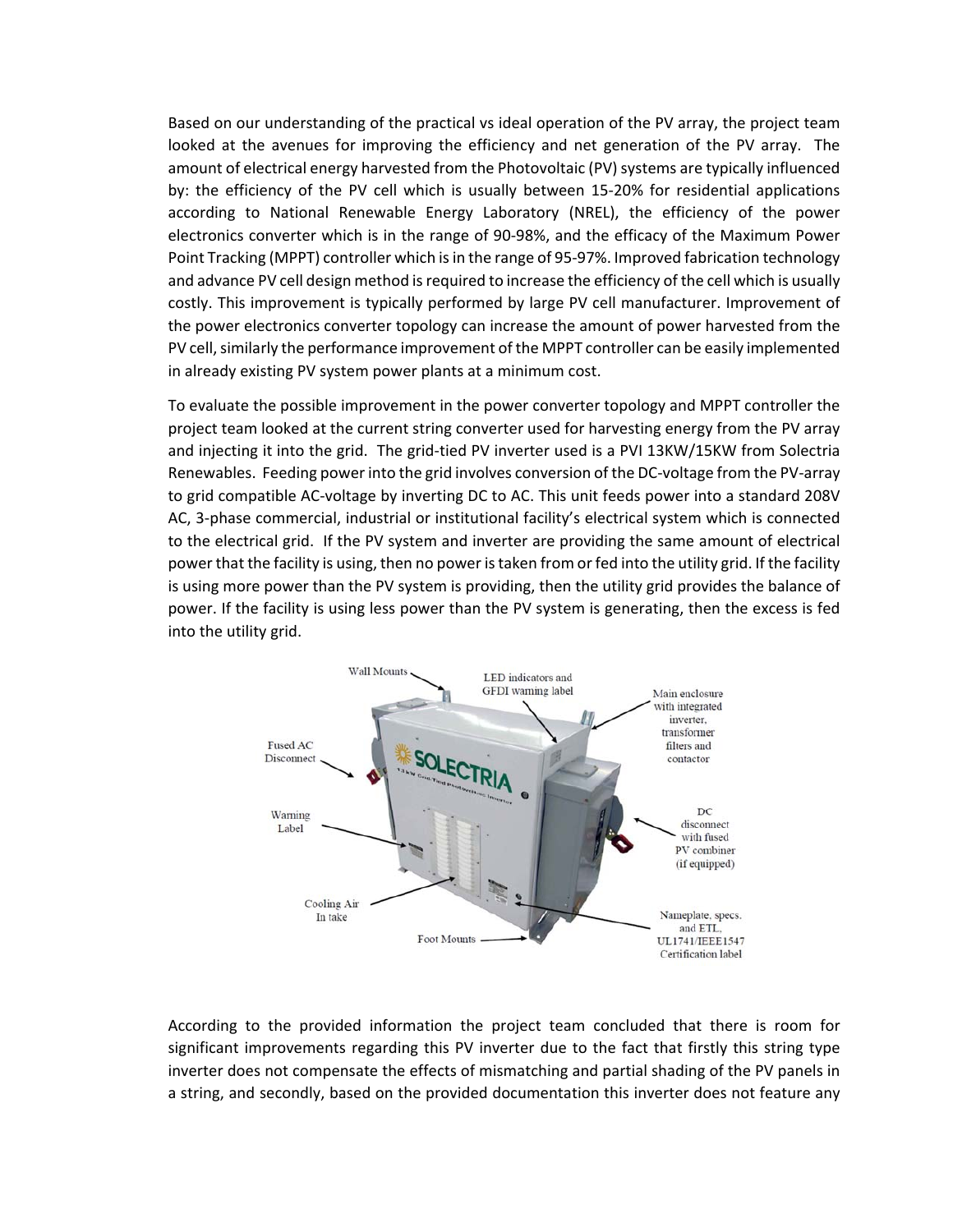type of MPPT algorithm. Both issues are very significant and the topic of a myriad of research and technology development in the past few years. Several new solutions have been proposed in academia and produced commercially that can solve the issues. The project team performed a survey of all commercially available solutions to improve the power generation of the PV array and concluded that using distributed individual micro-inverters in place of the current central string inverter is the best solution.

Micro-inverters are rapidly gaining popularity, particularly for residential solar systems. Microinverters convert the DC electricity from the solar panels into AC at the panel level (i.e. on the roof), with no need for a separate central inverter. If the PV system uses micro-inverters, there will be one micro-inverter installed at each panel. In many cases the micro-inverters are integrated into the solar panel itself, but they may also be mounted next to the panel on the system's mounting system. One of the major advantages of micro-inverters is that they mitigate the negative impacts of partial or complete shading and mismatch between the panels. Because the DC‐AC electricity conversion takes place at each panel, there is no 'bottleneck' when one panel produces less or no electricity. The other major advantage of micro‐inverters is that nearly all micro‐inverter manufacturers include sophisticated MPPT capabilities into their products, and since the MPPT algorithm is executed in the module level, it is significantly more effective than MPPT that is run in the string level. Micro-inverters also allow for monitoring the performance of individual solar panels.

The project team surveyed many products from many micro-inverter manufacturers to find a suitable product that fits the campus PV array. The ideal solution identified by the project team is the M215 Microinverter family from Enphase. The Enphase M215 Microinverter with integrated ground delivers increased energy harvest and reduces design and installation complexity with its all‐AC approach. With the advanced M215, the DC circuit is isolated and insulated from ground, so no Ground Electrode Conductor (GEC) is required for the micro‐ inverter. This further simplifies installation, enhances safety, and saves on labor and materials costs. The Enphase M215 integrates seamlessly with the Engage Cable, the Envoy Communications Gateway, and Enphase Enlighten monitoring and analysis software.

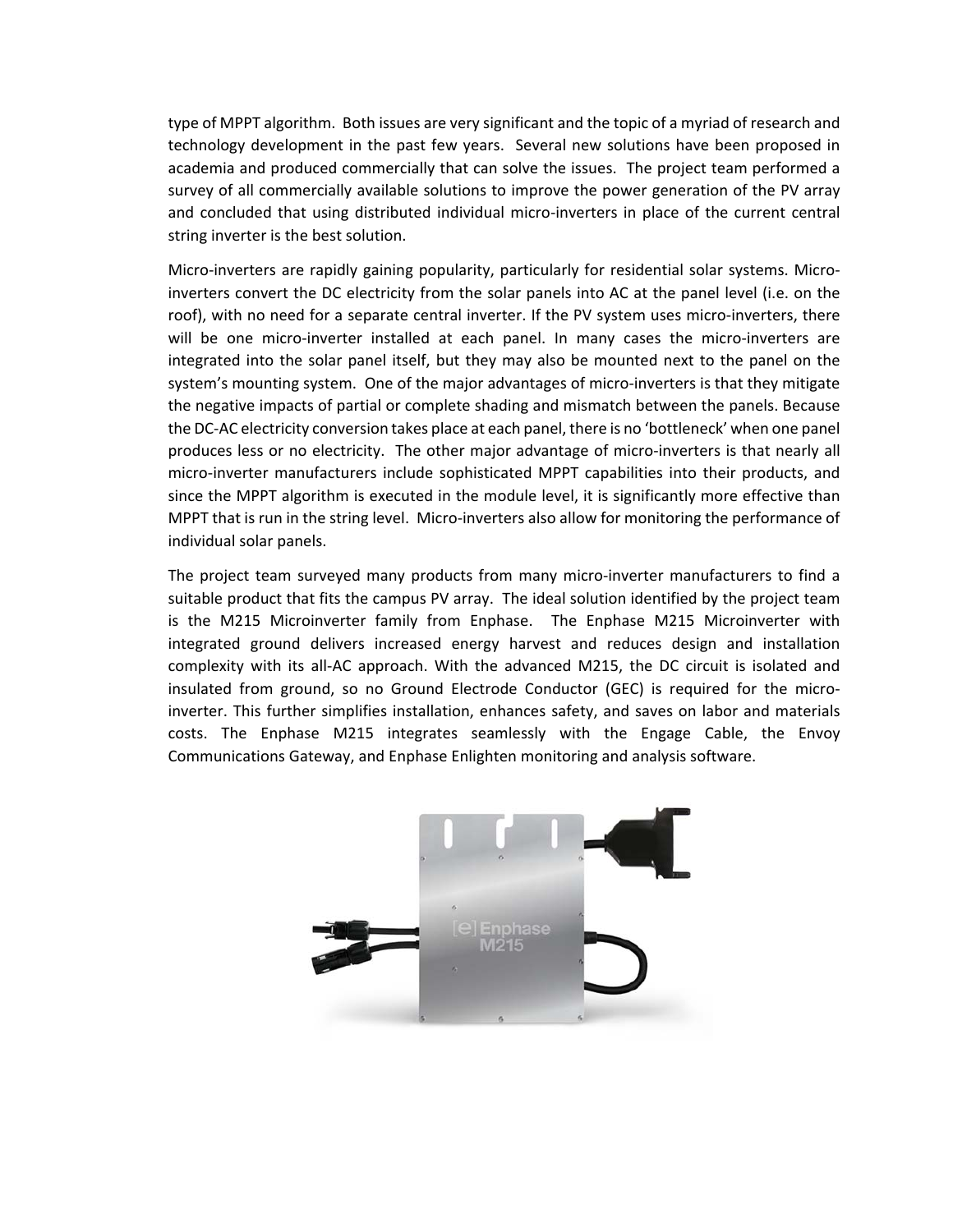Another goal of the project from the start was to report the net generation of PV array on the fly over webpage. An example of what was intended is already done by the California ISO and its accessible to public here,

## http://www.caiso.com/outlook/outlook.html

an screenshot of the webpage is as follows,



.<br>Maria Net Demand

 $\cdots$  + Hour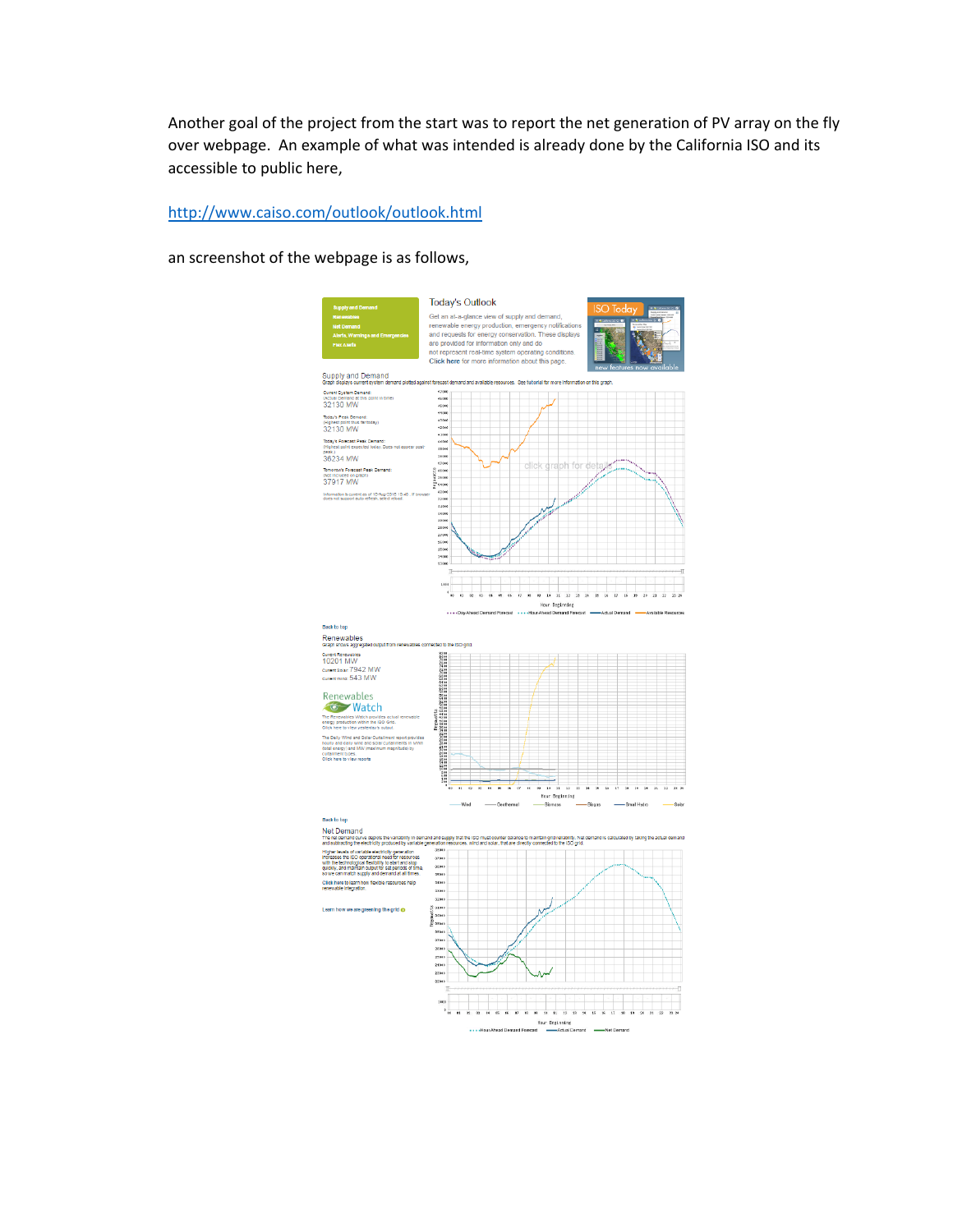As mentioned earlier, the connection to the monitoring system on the PV inverter has been established successfully. This means the data could be read from the inverter in 15 minute intervals and recorded on a Microsoft access database. Then a dashboard can be made using Excel that reads the data online and displays it on an interactive website. The project team is well capable of making the dashboard and linking it to the measurement data. However, the PSO personnel had a broader idea to get the whole campus energy data, including the PV system and show it on the PSO website in a live fashion. This would be very similar to the California ISO example provided above. Therefore, at this point the project team is waiting on the PSO to get their energy data.

2. Please provide a summary of your results (environmental, social, and/or economic) including quantifiable data as appropriate (ex. # of individuals reached, lbs. diverted from landfill, energy saved, etc.).

As mentioned above, the PV monitoring system has been established, the PV system operation has been analyzed and a solution for improving the PV array generation system has been provided, the live monitoring and reporting of the PV array generation is also almost complete.

3. Summarize how your project promoted the Green Fee/Sustainability on campus including, but not limited to, flyers created, screenshots of website, signage, etc. Please include website links, if applicable.

The online monitoring website that is under the work by PSO will increases the visibility of the feasibility of the sustainable energy utilization among campus or community members. This can potentially lead to several social movements towards adoption of sustainable energy sources on or off campus. This will have several social, economic, and cultural implications. The second and third phase of this project involve outreach activities that can result in positive social impacts in the community level. High school students, teachers, and general public will be reached through organizing workshops, seminars and field trips to promote the social acceptance of the renewable energy use.

## 4. Is there anything you would do differently if you were to do a similar project in the future? If so, please describe.

Given the availability of the funds it is preferred to buy a few micro-inverters and test them in the field before commissioning them on the whole PV array.

5. Please attach a minimum of 5 digital images –these will be images used to promote interest in sustainability projects on campus. These can be photos of the progress of the project or the completed project.

This project involved mostly of theoretical analysis, varioussurveys, and some technological work. The pictures of these activities are not really meaningful to the project. However, when the